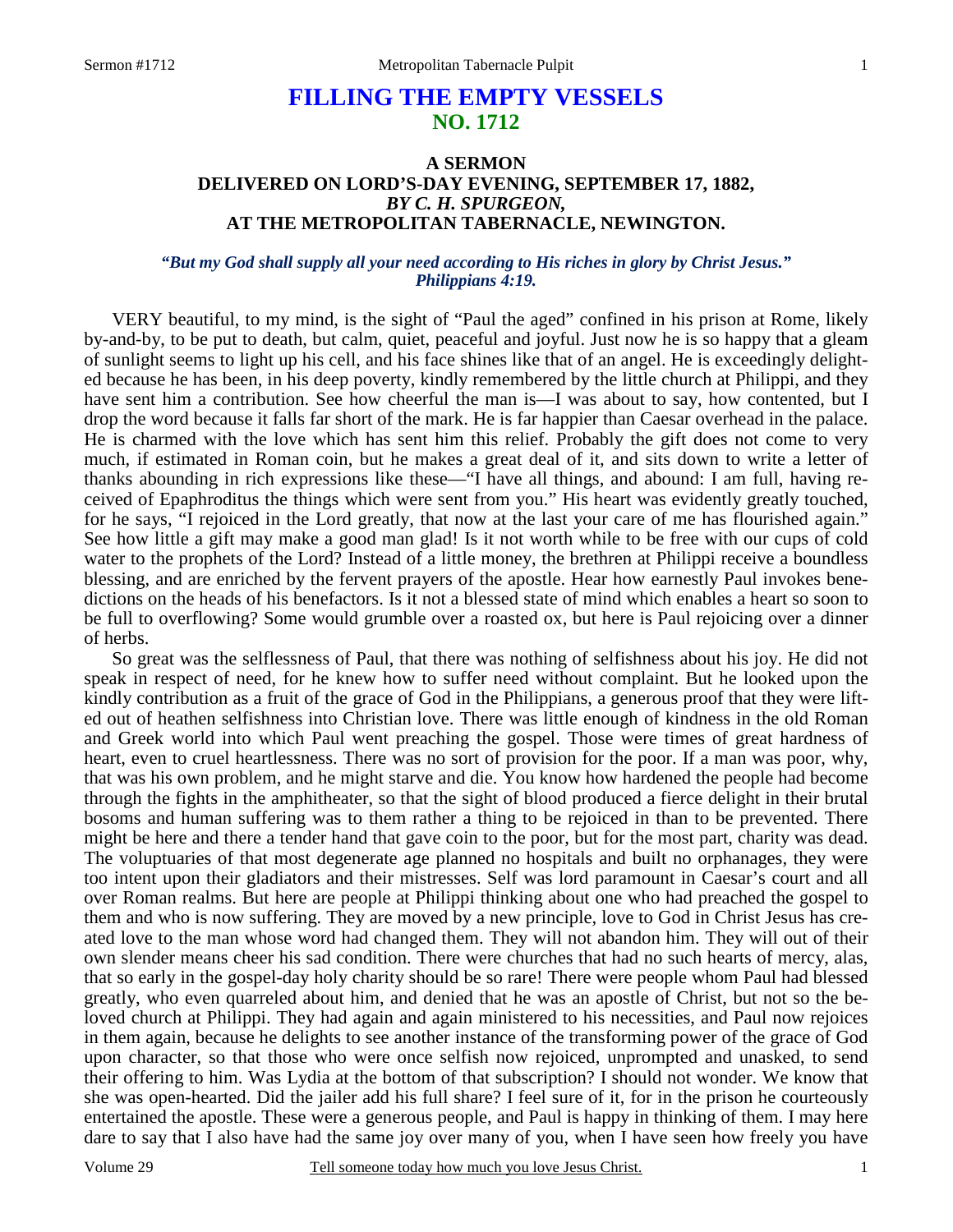given of your substance to the work of the Lord. It would be unfair if I withheld commendation for liberality from many now before me. You have rejoiced my heart by your gifts to the cause of God. You have given up to the measure of your means, and some of you beyond what we could have asked of you. The gospel has taught you this. To God be glory that it is so. Continue in the same spirit, that none may rob me of this joy.

 The apostle makes to them an assurance in the following verses that they shall be abundantly repaid for all that they have done. He says to them, *"You* have helped me; but *my God* shall supply you. You have helped me in *one* of my needs—my need of clothing and of food. I have other needs in which you could not help me, but my God shall supply *all your need*. You have helped me, some of you, out of your deep poverty, taking from your scanty store. But my God shall supply all your need *out of His riches* in glory. You have sent Epaphroditus unto me with your offering. Well and good. He is a most worthy brother, and a true yoke-fellow. But for all that, God shall send a better messenger to you, for He shall supply all your needs by *Christ Jesus."* He seems to me to make a parallel of his needs with theirs, and of his supplies from them with their supplies from the Lord. He would seem to say—Just as God has through you filled me up, so shall He by Christ fill you up. That is a translation of the Greek which most nearly touches the meaning—"My God shall *fill up* all your need according to His riches in glory by Christ Jesus."

Will you allow me to make a break here for one instant? I read you just now the story of the prophet's widow whose children were about to be taken for a debt, and how the oil was multiplied in the vessels which she borrowed, until there was enough to discharge the debt, and sufficient surplus for herself and children to live upon. Now, kindly take that picture, and join it on to this, and we have here, first, *the empty vessels.* Set them out in a row, "all your need." Secondly, *who will fill them up?*—"My God shall fill up all your need." Thirdly, *after what fashion will He do it?*—"According to His riches in glory." Fourthly, *by what means will He do it?*—"By Christ Jesus." Keep the widow and the vessels before you, and let us see the miracle worked over again, on a grand scale in our own houses and hearts. May the Holy Spirit make the sight refreshing to our faith.

**I.** So, then, we will begin our discourse this evening by asking you to SET OUT THE EMPTY VESSELS. "My God shall supply all your need." Bring forth your vessels, even empty vessels not a few. "All your need."

 I do not suppose that you are under any great obligation to go out tonight and borrow other people's needs, for you have enough of your own at home—*needs many, and needs varied*. Very well, set them out. Hide none of them away, but put them down one after another, in a long row, all of them. There are needs for your body, needs for your soul, needs for yourselves, needs for your families, needs for the present, needs for the future, needs for time, needs for eternity, needs for earth, needs for heaven. Your needs are as many as your moments, as many as the hairs of your head. I suppose it would be useless for me to attempt a catalog of them. However carefully we made the list, we should have to add a host of sundries altogether unmentionable until circumstances suggested them. I could hardly tell you all my own needs, but I know that they are enormous, and increasing with my years. I have needs as a man, as a husband, as a father, as a citizen, as a Christian, as a pastor, as an author—in fact, every position I take up adds to my needs. If I went through my own personal bill of requests, I could fill a document like the roll mentioned in the Old Testament, written within and without, and hardly then could I enumerate all my own demands upon the Bank of Heaven. But if I then attempted to take all the thousands that are gathered beneath this roof, and to let each man state his particular needs, where would the computation end? The sands upon the seashore are not more innumerable. Dear! Dear! We would need a library larger than the Bodleian to hold all the books which could be written of all the needs of the needy congregation now before me. Well, I am not sorry for it, for here is so much the more room for the Lord to work His miracles of bountiful grace. Sometimes, when I have been in need for the work of the Orphanage and the College, and such things—and these times have occurred—I do solemnly assure you that I have felt a wonderful joy in my spirit. I have watched the ebb of the funds till nearly everything has been gone, and then I have joyfully said to myself, "Now for it! The vessels are empty. Now I shall see the miracle of filling them." What wonders the Lord has worked for me, I cannot now tell you in detail, but many of you who have been my faithful helpers know how hundreds and even thousands of pounds have poured in from our great Lord in the moment of necessity. It will always be the same, for the Lord God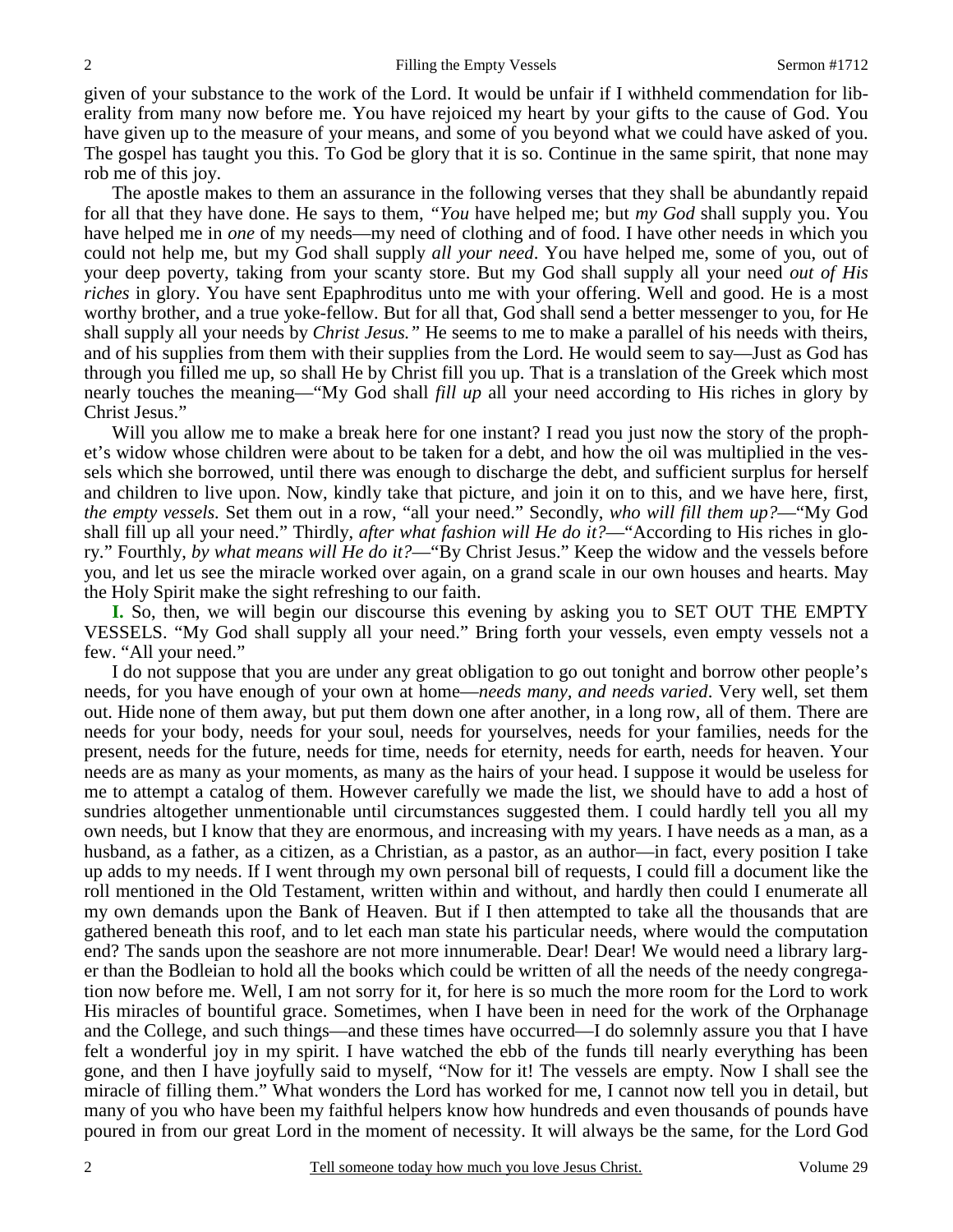is the same. Until the funds run low we cannot expect to see them replenished. But when they get low, then will God come and deal graciously with us. Money is, however, our smallest need, we need grace, wisdom, light, and comfort, and these we shall have. All our needs are occasions for blessing. The more needs you have the more blessing you will get. God has promised to fill up all your needs. That is, all your empty vessels will be filled, and therefore, the more the merrier. What? The more in need the better? Yes, I would have your faith believe that strange statement. Your poverty shall thus be your riches, your weakness your strength, your abasement your exaltation. Your extremity shall be an opportunity that God will use to show the riches of His grace. To your utter exhaustion He will draw near with all the fullness of His inexhaustible grace, and He will replenish you till your cup runs over. He will fill up all your empty vessels. Be not slow to fetch them out from holes and corners, and place them before the Lord, however many they may be. Weep not over the empty jars, but place them out in rows in full expectation of their being filled to the brim.

*These empty vessels of yours, are,* some of them, I have no doubt, *very large, and they even grow larger*. Most of our needs grow upon us. You still pray, "Give us this day our daily bread," but the one loaf, which was a large answer to the prayer when you were single, would not go far at your table now the loaves vanish like snow in the sun. You needed faith fifty years ago, but you need more now, do you not? You have more infirmities, and perhaps more trials, than in your younger days. I know that, apart from my loving Lord, I am much needier now than I ever was before. Whatever a man requires in the things of God, usually the older he grows, and the more experience he has, the more he needs it, and the more of it he needs. He needs more love than he had when he was younger, more patience, more resignation, more humility, more charity, more wisdom, and more holiness. He desires more faith, and a brighter hope. He needs, especially in prospect of death, more courage, and bolder, simple, child-like confidence in his Savior, Why, some of us have needs that could not be supplied if we could turn the stars to gold and coin them and pay them away, these could not touch the hunger of the heart and soul. The world itself would be but a mouthful for our spirits' necessity—a drop in a bucket. I know some saints that have grown to be so deeply in debt to their Lord, to His church, and to the world, that they are over their heads in it, hopelessly involved in boundless obligation. How can we meet the demands upon us? Our responsibilities are overwhelming. All that some of us have made by our lifelong trading is a bigger stock of needs than we ever had before. The vacuum within our spirit expands and enlarges, and we cry out, "More knowledge of the Scriptures, more of Christ, more of grace, more of God, more of the Holy Spirit, more power to serve God." Our oil vessels would each one hold a sea, and even these are expanding. We need more and more, and the mercy is that the text before us keeps pace with the growth—"My God shall supply all your need." This includes the big needs as well as the little ones. It comprehends all that can be as well as all that is. It guarantees us that our growing needs shall all be supplied. Let the vessels expand to their utmost, "Yet my God," says Paul, "shall fill up all those needs of yours."

*Certain of our needs,* again, are of this extraordinary kind, that *if they were filled up tonight they would be empty tomorrow morning.* Some of our necessities are fresh every morning. The crop is a daily one, it springs up every moment. The grace I had five minutes ago will not serve me now. Yesterday I may have possessed great love, great faith, great courage, great humility, great joy, but I also need these today, and none can give them to me but my Lord. You had great patience under your last trial. Yes, but old patience is stale stuff. You must grow more of that sweet herb in your garden, for the trial that is now coming can only be sweetened by the herb content, newly gathered from the garden of your heart and mixed with the bitter water of your afflictions. Our condition apart from our God may be compared to those fabled vessels that we read of in mythology that were so full of holes that, though the fifty daughters of Danaus labored hard to fill them up, they could never accomplish the task. You and I are such leaky vessels that none but God can ever fill us. And when we are filled, none but God can keep us full. Yet so the promise stands, "My God shall supply all your need." All the vessels shall be filled and shall be kept full.

 We have certain needs, dear friends, that are *very pressing,* and perhaps most clamorous at this moment. Some needs are urgent, they must be supplied, and supplied speedily, or we shall perish with hunger, or die of sickness, or wither up in despair. Here let me add a caution. I dare not tell you that God will supply all the needs of everybody, for this promise is to the children of God, and in its most emphat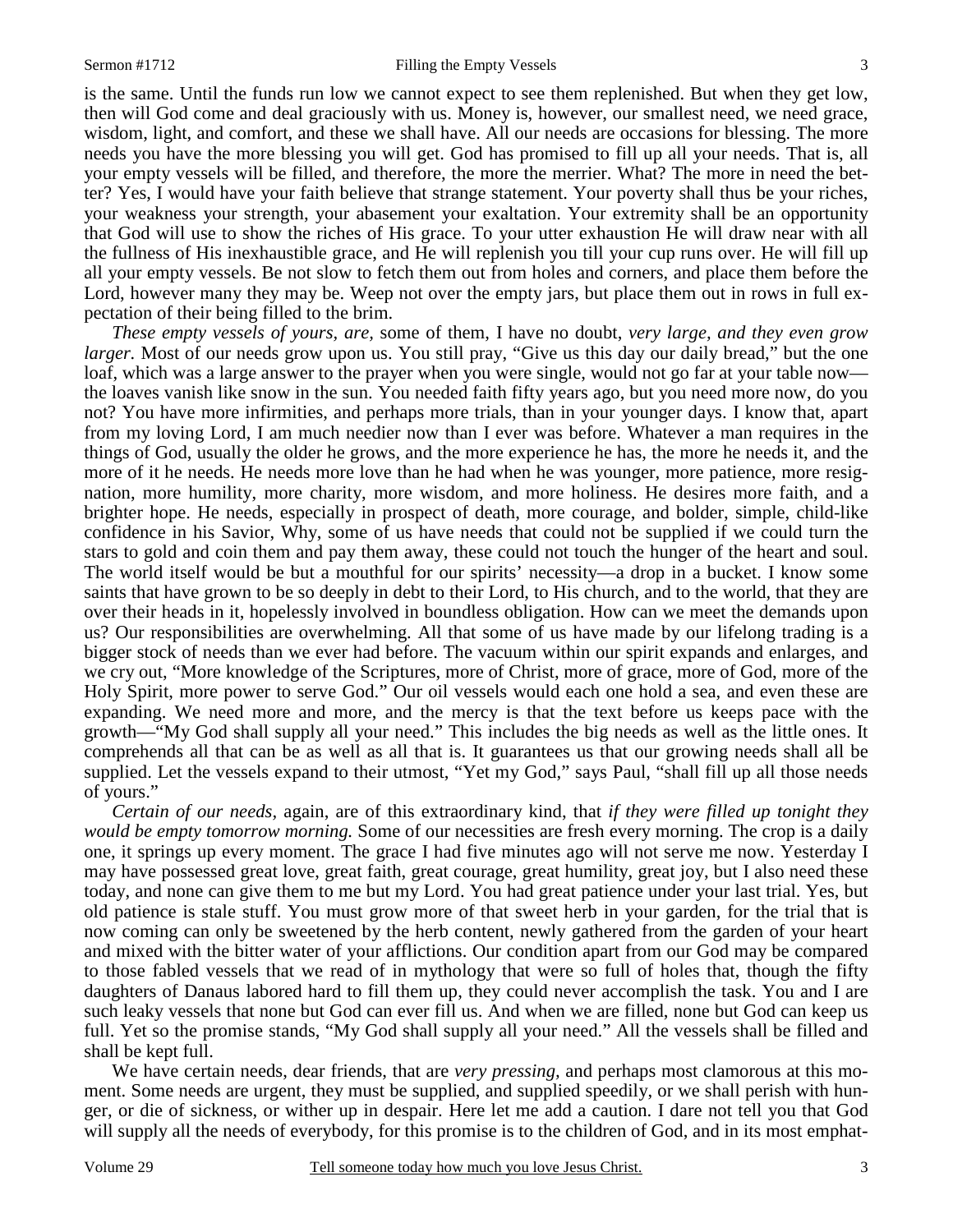ic sense it is only to a certain class even among them. Those persons who profess to be Christians, and when they were well-to-do never helped anybody else, I think the Lord will let them pinch a bit, and know what a condition of poverty is like that they may become more sympathetic with the poor. I have known good stewards, and the Lord has sent them more, for they have dealt well with what they had. They have given away their substance by shovelfuls, and the Lord has sent it back by cartloads, and entrusted them with more. Others who have been bad stewards, and have not served their Master well, have lost what they had, and have come to poverty. Let us hope that their substance has gone to somebody that will use it better. But meanwhile, they have to pinch, and deservedly so. But, remember, the apostle is speaking to people of a very different character from that. He is speaking to the Philippians, and I think that there is a point in that pronoun, "My God shall supply all *your* need." You have been generous in helping the Lord's servant, and the Lord will repay you. Up to the measure of your ability you have served His church and helped to carry on His work in the world, and therefore God will supply all *your* need. This is not spoken to hoarding Judas, but to the generous who had voluntarily yielded of their substance when a fit opportunity was given them. Will any of you bring your need to God and test Him by the same conduct? Remember that old promise of His, "Bring you all the tithes into the storehouse, that there may be meat in My house, and prove Me now herewith, says the Lord of hosts, if I will not open you the windows of heaven, and pour you out a blessing, that there shall not be room enough to receive it." There is that that scatters and yet increases. Give and it shall be given unto you. Oh yes, our gracious God will fill all the vessels at once, if time presses! If your needs urgently require to be filled, bring them to Him.

 I began by saying that few of us had any great call to borrow other people's empty pots. *Yet there are some of us whose main anxiety is about the vessels that we have borrowed.* We need more oil than others, for this very reason, that we care for others. Certain of us have been called to a life which intertwists itself with many lives. We have been led by grace and providence to take upon ourselves the needs of thousands. Every genuine warm-hearted Christian does this more or less. We try to make other men's needs our own needs, by working for the poor, the ignorant, the sick, and the helpless. You that care for our orphan children may well join with me in prayer that the Lord will fill up all those empty vessels which we have borrowed of poor widows. Think of my hundreds of borrowed vessels in the Orphanage, and of the number in the College. Blessed be the Lord my God, He will fill up all these. Those whom we try to help in different ways, especially those we try to lead to the Savior, are like the woman's borrowed vessels, and they are not a few. You have made their spiritual needs your own. You have come before God to pray for them as for your own soul, and you shall be heard. You have talked to your neighbors and laid yourself out for their good, as if your own eternal destiny were in their stead. Rest fully assured that the Lord that filled the borrowed pots in Elisha's day will also supply your borrowed needs. "My God will fill up all your needs." It is a blessed word. Bring out your vessels and see if it is not true.

 I should like to see every Christian here setting out all his vessels in rows at once, whatever they may be. Do not put your cares away in the back room and say, "I shall draw them out tomorrow and begin worrying over them." Instead of that, while the oil is flowing, bring them here before the Lord, that the oil may have free course, and find suitable storage. Would you limit the miracle? Have you one forgotten need? Make haste with it! Still the oil is multiplying. Come one! Come all! Arrange your vessels and the Lord will fill up your needs by His grace, and fill your mouths with a song.

**II.** Secondly, let us inquire, WHO IS TO FILL THESE VESSELS? Paul says, *"My God will supply all your need."*

 "My *God!"* Oh, that is grand! It is foolish talking if any other name were mentioned. God can supply all the needs of His people, for He is All-sufficient, but nobody else can. He can do it without any help, for nothing is too hard for the Lord. He is able to number the myriads of His creatures and attend to the commissariat of them all, so that not one of them shall lack. "He calls them all by their names, by the greatness of His power not one fails." "They that wait upon the Lord shall not want any good thing." As for you, dear brothers and sisters, "trust in the Lord and do good, so shall you dwell in the land, and verily you shall be fed." He that promises to fill up all your empty vessels is one who can do it. There is no limit to the goodness and power of God.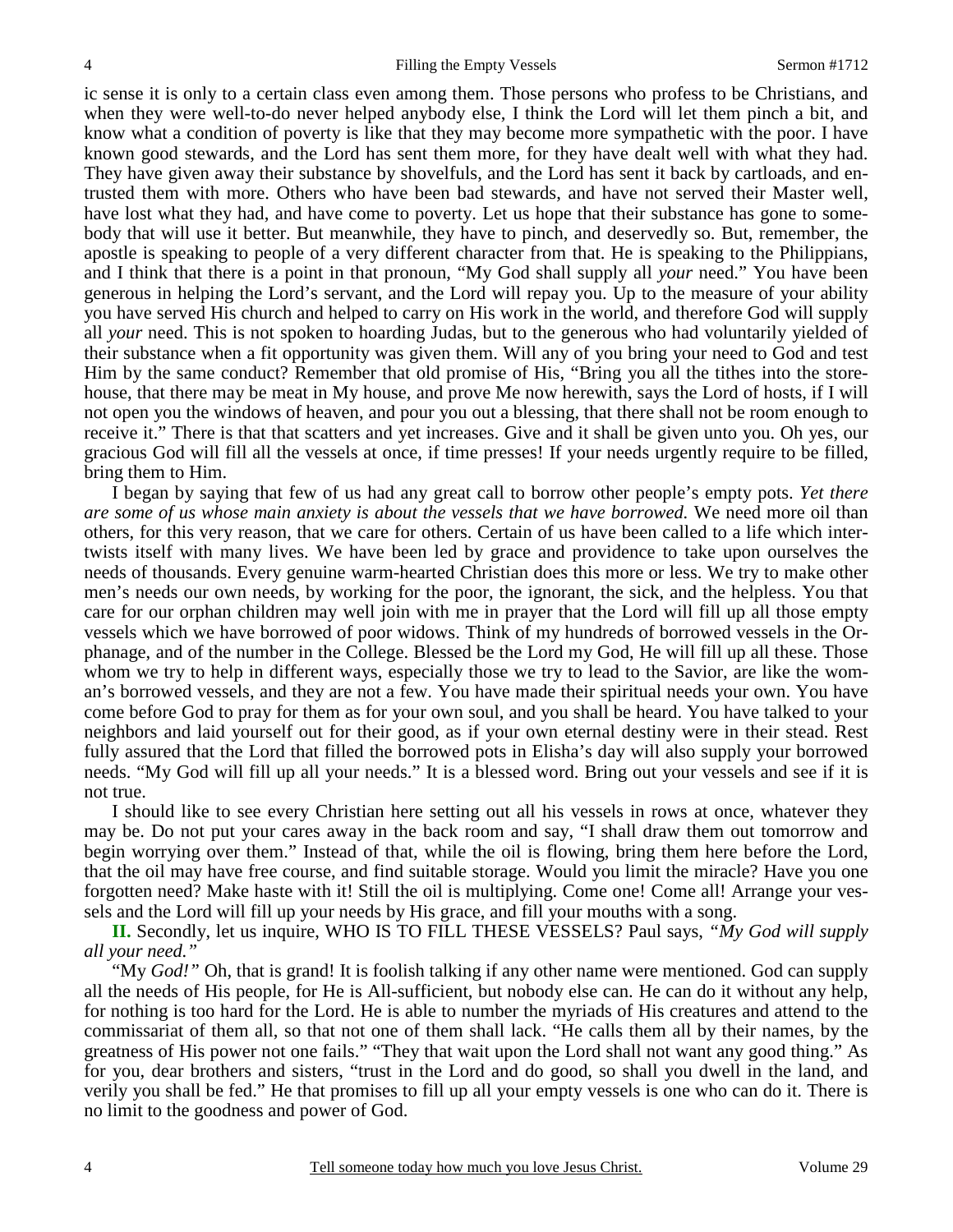#### Sermon #1712 **Filling the Empty Vessels** 5

 Then, notice that sweet word which Paul has put before the glorious word, "God." He writes—*"My* God." As Paul looked at the money which the Philippians had sent him, and perhaps at the warm garments that would cover him in the cold, damp jail, he cried, "See how *my* God has supplied *me!"* And then he says, *"My* God shall supply *you."* This same God, Paul's God—"shall fill up all your need." Wonderfully had God protected Paul from the malice of those who sought for his life. Very wonderfully had he been carried by divine power through unparalleled labors, so that he had been made to triumph in every place in the preaching of the gospel. And thus Paul had learned from day to day to get a firmer grip of his God, and say, "My God!" with more and more emphasis. Jehovah was not to Paul the unknown god, but, "My God." With God he dwelt, and in Him he reposed all his cares. This same God is our God. Think of that, poor friend, in your hour of need. Think of that, you afflicted widow woman, you have Paul's God to go to. Think of that, dear child of God in trouble, you have the same God as Paul had, and He is as much yours as He was Paul's. His arm has not waxed short, neither has His heart grown hard towards any of His children. "My God," says Paul, "who is also your God, will supply all your need."

 Who is this God that will supply all our needs? Paul's God, remember, was and is *the God of providence,* and what a wonderful God that is! We speak as if we were some very important part of the universe, but really, what are we? Our little island can scarcely be found upon the globe till you hunt long for it. What a tiny speck this congregation must be. But God supplies the needs of all the millions of mankind. "Mankind," I said, but I ought to have included all the other creatures, too—the myriads of herring in the sea, the multitudes of birds that sometimes darken the sun in their migrations, the countless armies of worms and insects, strangely supplied we know not how. And yet, "Your heavenly Father feeds them." Is that all the sphere of His providence? No, far from it. I suppose that this round world of ours is but one apple in the orchard of creation, one grain of dust in the corner of God's great palace. But all yon orbs, with all the living things that may be peopling every star, He supplies. And how? "He opens His hand and supplies the need of every living thing." See how easy to Him is this universal provision. He does but open His hand and it is done. This is the God that will supply all your need. He calls the stars by name. He leads out Arcturus with his sons. He loosens the bands of Orion. He does great things without number, and shall He not feed and clothe you, O you of little faith? Yes, be you sure of this, the God of providence shall supply all your needs for this life and its surroundings.

 If that suffice you not, let me remind you that this God is the God of grace, for Paul above all men counted grace to be his treasure. His God was the God of grace. Chiefly He is the God who gave His Son to bleed and die for men. Oh, stand at Calvary and see God's great sacrifice—the gift of His onlybegotten Son. And when you have marked the wounds of the Well-beloved and seen Jesus die, answer me this question—"He that spared not His own Son, but freely delivered Him up for us all, how shall He not with Him also freely give us all things?" What will He deny us who has given up the best jewel that He had, the glorious One that heaven could not match? There was never the like of Jesus, and yet He bowed His head to die on our behalf. Oh, my dear, dear friends, if you are anxious tonight and vexed with many cares, do think of that. It is the God and Father of our Lord and Savior Jesus Christ who says that He will fill up all your need. Do you doubt Him? Can you? Dare you distrust Him?

 Now, take a flight above this present cloud-land and behold *the God of heaven*. Think of what God is up yonder—

> *"Beyond, beyond this lower sky, Up where eternal ages roll, Where solid pleasures never die, And fruits immortal feast the soul."*

Behold the splendor of God! Gold in heaven is of no account. The streets of that city are all of pure gold like unto transparent glass. The riches and the merchandise of nations are but as rags and rottenness compared with the most common utensils of God's great house above. There they possess inexhaustible treasures and everything that is precious, for the walls of the New Jerusalem are described as made of twelve manner of precious stones, as if these stones were so common in Immanuel's land that they built the walls with them. The gates are each one a pearl. What pearls are those! Is God rich? Inconceivably, incalculably rich, so that He clothes the very grass of the field more gloriously than Solomon clothed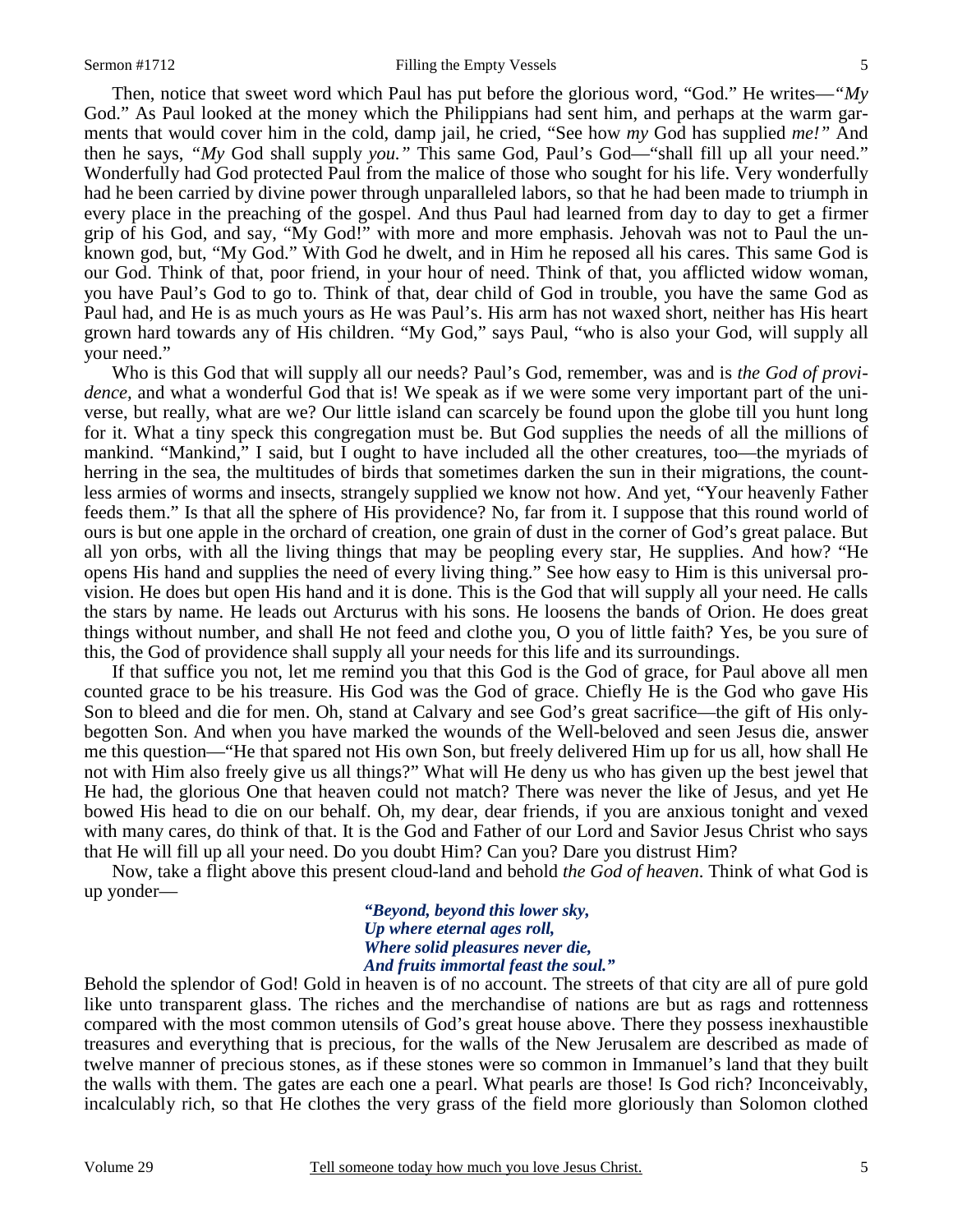himself. What am I doing to be of a doubtful mind? Is He my Father, and will He let me suffer need? What! I, starving, and my Father owning heaven? No, no—

> *"He that has made my heaven secure, Will here, all good provide While Christ is rich, can I be poor? What can I need beside?"*

 My precious text is one which, years ago, when we built the Orphanage, I caused to be cut on one of the pillars of the entrance. You will notice it inside the first columns on either side whenever you go there. "My God shall supply all your need according to His riches in glory by Christ Jesus." This I took for the foundation of the Institution, and set my seal to it as true. And it has been so. Time would fail me if I were to tell how often God has interposed there for His numerous family—those children that are cast upon the divine Fatherhood. He has honored His own promise and our faith, and I believe He always will. There on the forefront of the Orphanage stands also the word—"The Lord will provide." You shall see whether it is not so. As long as that place stands my God shall supply our need, and it shall be a standing encouragement to us all. Think of the far more extensive orphanage of our brother Mueller, of Bristol, with those 2,500 children living simply through prayer and faith, and yet as abundantly supplied as the Queen in her palace. Nothing is lacking where God is the Provider. The Lord will supply without fail. Let us trust without fear. Go and plead this promise with the Lord your God and He will fulfill it to you as well as to the rest of His saints.

**III.** Now, thirdly, let us inquire IN WHAT STYLE WILL GOD SUPPLY HIS PEOPLE'S NEEDS?

 He will do it in such style *as becomes His wealth—"according to His riches."* There are several ways of doing most things. There is more than one way of giving a penny to a beggar. You can throw it at him, if you like, or pitch it in the mud as if you threw a bone to a dog. Or you may hand it to him in a sort of huff as if you said, "Take it, and be off with you." Or you may drag the coin out of your pocket as unwillingly as if you were losing your eye-tooth. There is yet another way of doing it, namely, that which makes the copper turn to gold, by a courteous kindness which expresses sympathy with the poor creature's need. Always give good things in the best way, for your heavenly Father does so.

 Now, how does God supply His children? Stingily, miserably, grudging them every penny's worth? Certainly not! I hope that it was never your misery to dine with a grudging man who watched every mouthful that went down your throat as if there was so much the less for him. Why, when one does eat, at whatever table it may be, if it is the most common fare, one likes a welcome. It is the welcome which makes the covenant invitation so sweet, when you hear the exhortation, "Eat, O friends; drink, yes, drink abundantly, O beloved." One enjoys the welcome of a heart which does all it can, like the Scot woman at a great communion meeting when there was nobody to take the people in, "Come in," she said. "Come in. I have room for ten of you in my house, and I have room for ten thousand of you in my heart. Come along with you. Nobody so welcome as you that have been sitting at my Master's table with me." How, then, does God dispense His favors? How does He fill up the vessels? The way He does it is not according to our poverty, nor according to our merit, "but according to His riches." He gives like a king. Brethren, I must correct myself—He gives as a God, and as only God can give, according to His own God-like riches.

 No, that is not all. He will do it in a style *consistent with His present glory*. It is "according to His riches *in glory,"* which means that, as rich as God is in glory, so rich is He in giving. He never demeans Himself in the mercies that He gives. He gives according to His rank, and that is the highest conceivable. He gives *so as to bring Him new glory*. I never heard of one of His children receiving a great blessing from Him, and then saying that it did not glorify God to bestow it. No, no. The more He gives, the more glorious He is in the eyes of men. And He delights to give, that His glory may be seen, and that the riches of His manifested glory may be increased. Withholding would not enrich the Lord of heaven. Rather would it impoverish Him in glory. But giving enriches Him with more revealed glory and He therefore delights to scatter His bounty.

 The fact is, brethren, *God gives gloriously*. The calculations of God—did you ever think of them? Well, let me say that He always calculates so as to leave something to spare, by which to illustrate the infinity of His goodness. I know that it is so. He does not give us just as much light as our eyes can take in, but He floods the world with splendor till we shade our eyes amidst the blaze of noon. After this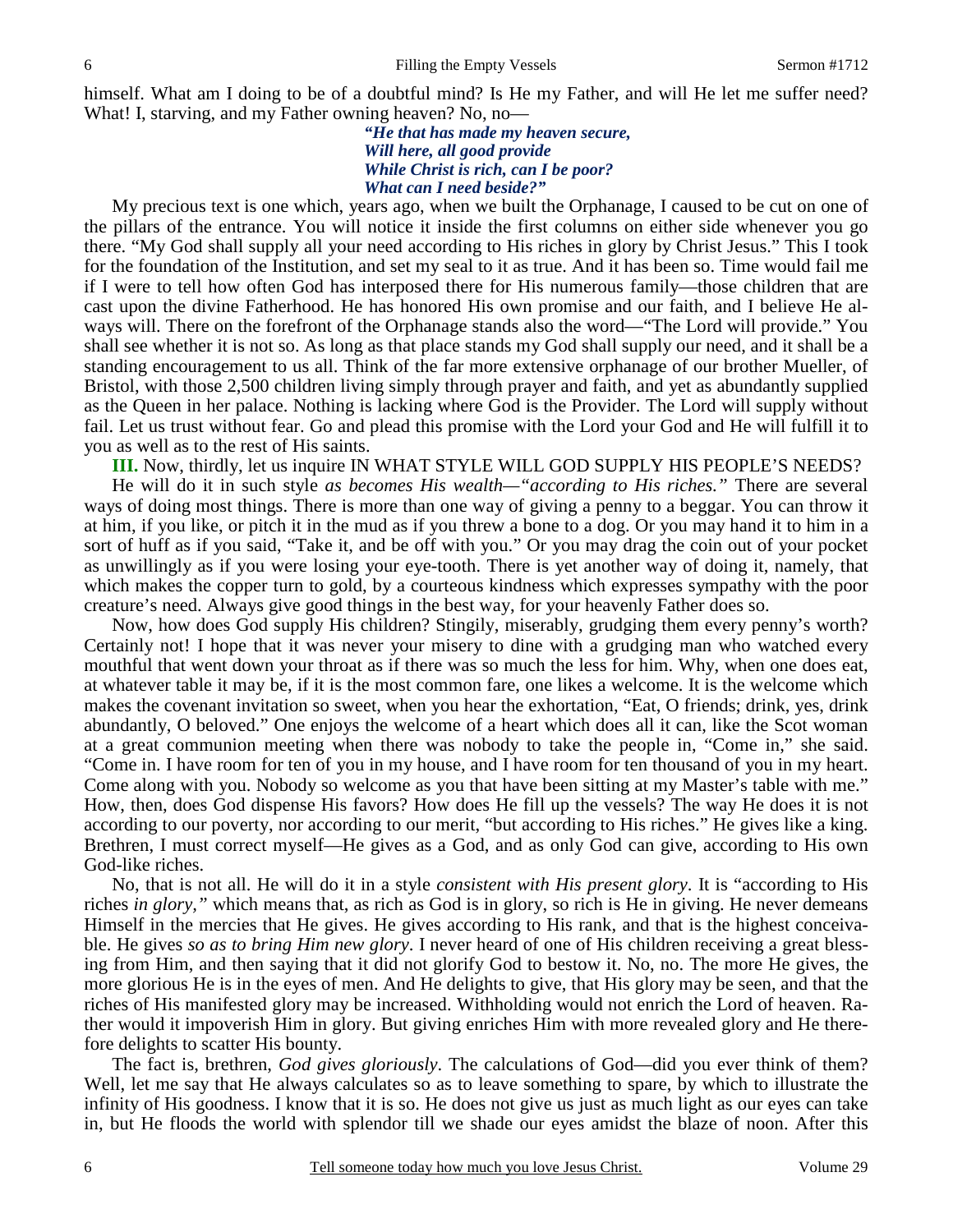#### Sermon #1712 Filling the Empty Vessels 7

fashion did His only-begotten Son feed the thousands when He multiplied bread and fish for them to eat. We read that "they did all eat." No doubt they were hungry enough to do a great deal of that sort of labor. So far so good, but it is added, "and were filled." It takes a good deal to fill men who have come a long way into the country and have had nothing to eat for a whole day. But they *were* filled, fainting and famished though they had been. Yes, but do not stop there—"And they took up of the fragments twelve baskets full." The Lord always has baskets full of leftovers remaining for the waiters. He will be sure to fill all your needs till you have no other need remaining, and have provision on hand for needs not yet arrived. Will the day ever come when we shall say, "Bring yet another need for God to fill," and the answer will be, "I have no more needs"? Then the oil of grace will stop, but not till then. No, according to what I have said, it will not stop then, but it will go on flowing and flowing, and flowing and flowing, world without end, "according to His riches in glory by Christ Jesus."

 The Lord will give enough, enough for all time, enough *of* all, enough *for* all, and more than enough. There shall be no real need of any believer but what the Lord will fill it full, and exceed it. It is a wonderful expression "filled with all the fullness of God." It pictures our being in God and God in us. One has illustrated it by taking a bottle, holding it in the sea, and getting it right full—there is the sea in the bottle. Now, throw it right into the waves, and let it sink and you have the sea in the bottle and the bottle in the sea. So God enters into us, and as we cannot hold more, He makes us enter into Himself. Into the very fullness of Christ are we plunged. What more can the amplest imagination conceive, or the hungriest heart desire? Thus God will supply our needs. Well may you fill others, who are yourselves so filled by God. Well may you serve His cause with boundless generosity when the infinite liberality of God is thus ensured to you

**IV.** Lastly, let us notice BY WHAT MEANS THE LORD FILLS OUR NEEDS. It is "by Christ Jesus." Does God supply all His people's needs by Christ Jesus?

 Yes, first, *by giving them Christ Jesus,* for there is everything in Christ Jesus. Christ is all. The man who has Christ has all things, as says the apostle, "All things are yours, for you are Christ's, and Christ is God's." You will never have a spiritual need which is not supplied in Christ. If you need courage, He can create it. If you need patience, He can teach it. If you need love, He can inspire it. You need washing, and there is the fountain. You require a garment, and there is the robe of righteousness. You would have great needs if you went to heaven without Christ, but you shall not go there without Him. And even there He shall supply you with everything. He it is that prepares your mansion, provides your wedding dress, leads you to His throne, and bids you sit there with Him forever. God will supply your eternal needs by giving you Christ.

 Moreover, all things shall come to you *by virtue of Christ's merit.* You deserve no good thing, but He deserves it and He says, "Set it to My poor servant's account." You may use Christ's name at the Bank of Heaven freely, for though God might not give His favor to you, He will always give it to His dear, dying, risen, pleading Son. When Jesus' name is quoted, all things are yielded by the Father. God will give you all things by Christ; therefore do not go to anybody else after those things. If you have begun in the Spirit, do not attempt to be perfected by the flesh. If your only hope is in what Christ has done, stick to that and add nothing to it. Be this your motto—

### *"None but Jesus!*

### *None but Jesus!"*

Jesus is our all. We are complete in Him. We need no *addenda* to the volume of His love. Christ, and Christ, alone, shall supply all your need—all your fresh springs are in Him. "It pleased the Father that in Him should all fullness dwell; and of His fullness we have all received, and grace for grace."

 Now, once more, I would to God that some poor soul here that has no faith—that has no good thing about him—would, nevertheless, look over his house and see whether he has not an empty vessel somewhere. All that Christ wants of you, poor sinner, is that you should be empty and come and let Him fill you with His grace. Come along with you, just as you are! Bring no good works, no prayers, no anything, but come with all your sins, and follies, and failures, which you may look upon as so many empty pots. Come to Jesus for everything. "But I have scarcely a sense of need," you say. Come to Him for that too. You must be very needy to be in need of *that*. Come and get it from Him. I tell you, soul, you do not need a half-farthing's worth of your own, for what you think you have will only keep you back from Jesus. Come in all your poverty—a beggar, a king of beggars, come and be made rich by Jesus. You that